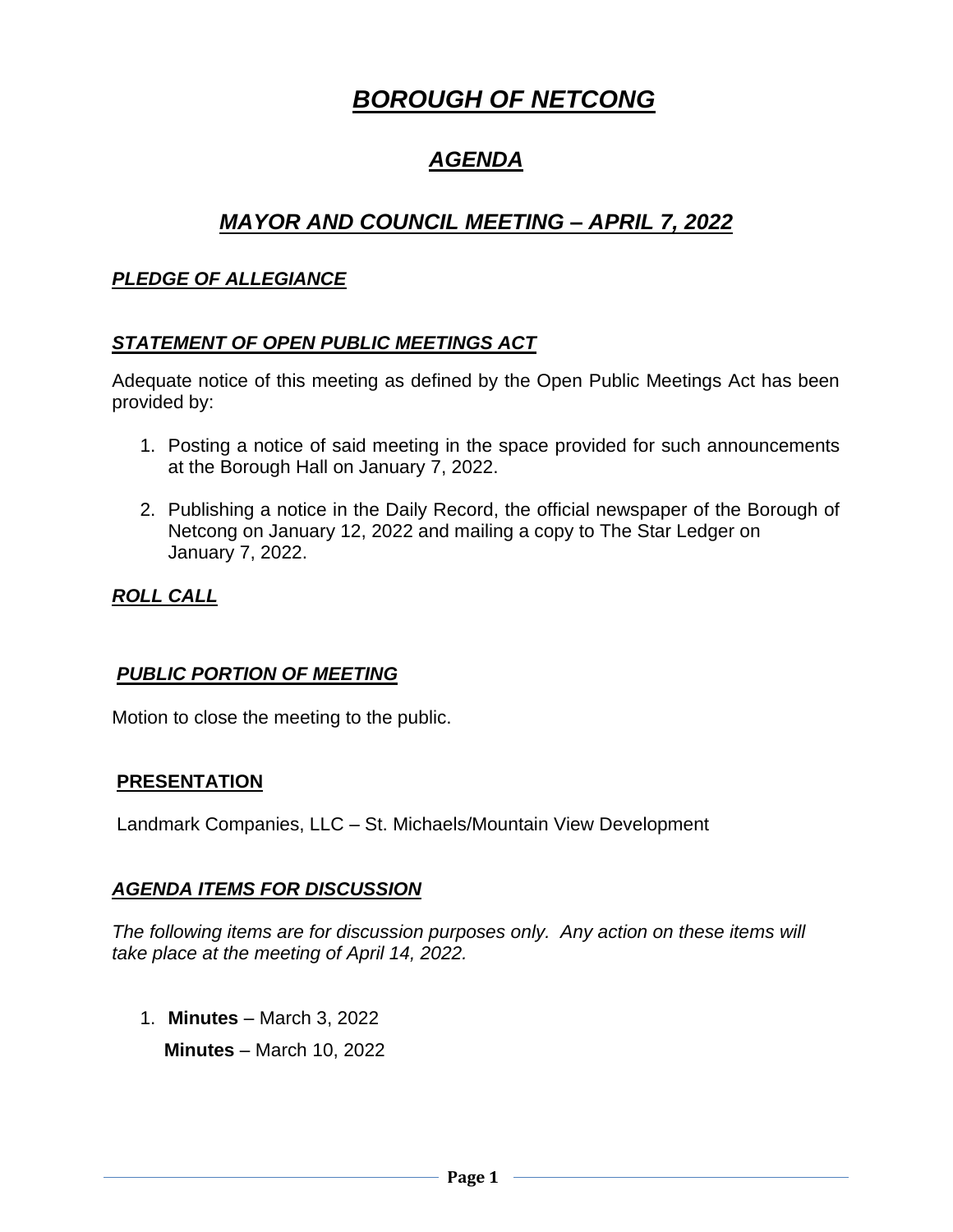# 2. **Introduction of the 2022 Municipal Budget**

**A. Ordinance Introduction – Ordinance 2022-3**- to Exceed the Municipal Budget Appropriation Limits and to Establish a Cap Bank

| Hold | April 14 Meeting | Approved |
|------|------------------|----------|
|      |                  |          |

**B. Resolution 2022-49-** Self-Examination of the 2022 Budget

Hold\_\_\_\_\_\_\_\_\_\_\_\_ April 14 Meeting \_\_X\_\_\_\_\_ Approved\_\_\_\_\_\_\_\_\_

**C. Resolution 2022-50-** Introduction of the 2022 Municipal Budget

Hold **April 14 Meeting X** Approved

# 3. **Public Hearing on the SID Assessments**

**A. Resolution 2022-51 -** Resolution Approving the Property Assessments for the Netcong Community Partnership Special Improvement District of the Borough of Netcong

Hold **April 14 Meeting X** Approved

**B. Resolution 2022-52–** Approving the Introduction of the 2022 Budget of the Netcong Community Partnership Special Improvement District and Authorizing a Public Hearing to Be Held Thereon

Hold Fore April 14 Meeting X Approved

4. **Ordinance Adoption** - *Ordinance 2022-2 –* AN ORDINANCE AUTHORIZING THE POLICE CHIEF TO EXECUTE AN APPLICATION FOR A CHARITABLE SOLICITATION PERMIT FOR AMERICAN LEGION AMBULANCE CORP OF STANHOPE/NETCONG'S "COIN DROP" ON JUNE 10TH, JUNE 11TH 2022 AND ON SEPTEMBER 9<sup>TH,</sup> AND SEPTEMBER 10<sup>th,</sup> 2022 AT THE INTERSECTIONS OF ALLEN STREET AND LEDGEWOOD AVENUE AND MAIN STREET AND ROUTE 46 IN THE BOROUGH OF NETCONG, COUNTY OF MORRIS, STATE OF NEW JERSEY

| Hold | April 14 Meeting |  | Approved |
|------|------------------|--|----------|
|------|------------------|--|----------|

5. **Correspondence** – Letter from Stanhope-Netcong Ambulance Corps.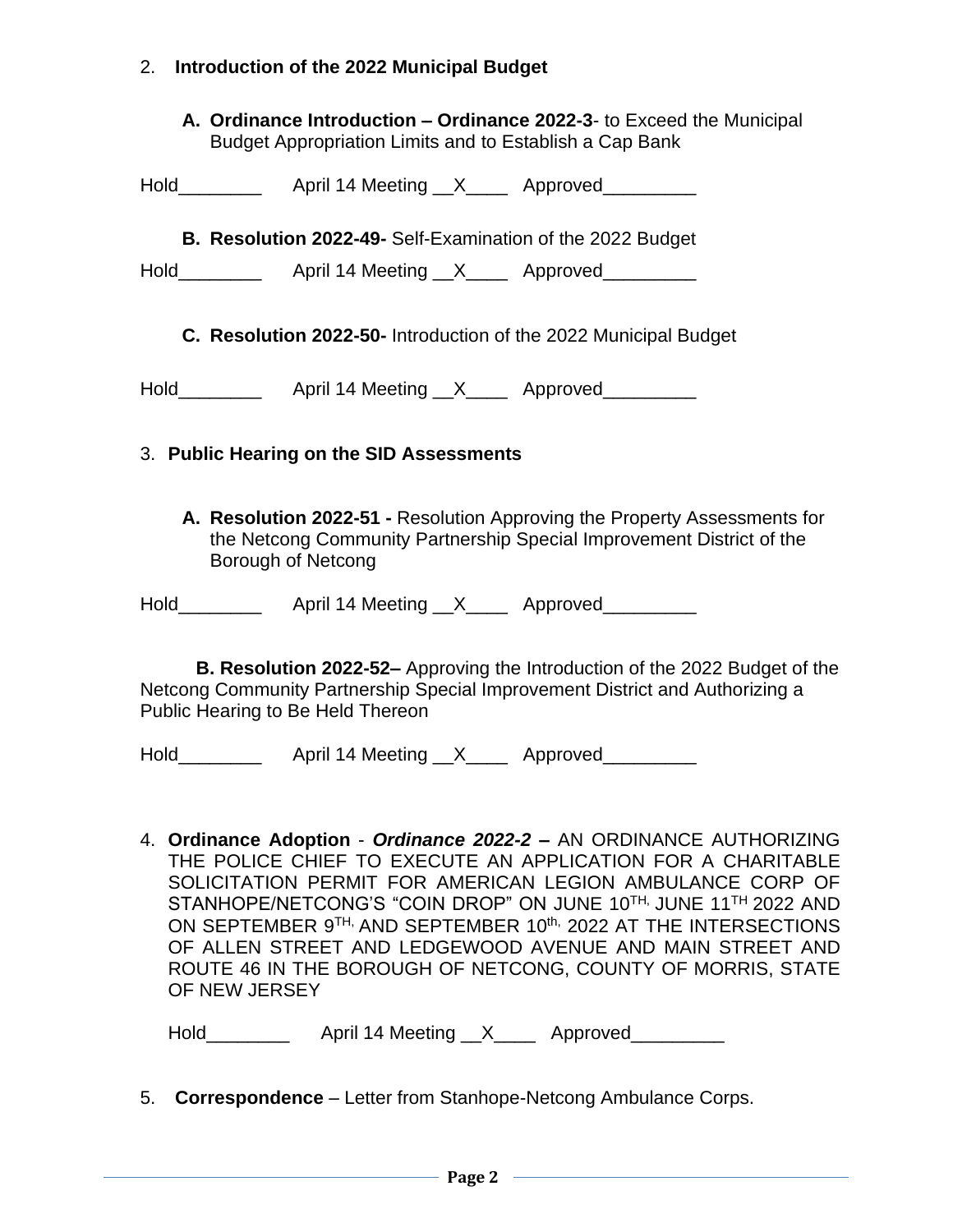6. **Correspondence** – Letter – Bob Olivo resignation- Netcong Recreation Commission.

Motion to Accept with Regret

- 7. **Old Business-** None
- 8. **New Business-** None
- 9. **Resolution Resolution 2022-45** To Appoint Kenneth F. Post as an Alternate Crossing Guard for the Borough of Netcong.
- 10.**Resolution Resolution 2022-46** Urging Swift Passage of S-330/A3804, Which Shall Restore the Energy Tax Receipts to Municipalities
	- 11.**Resolution Resolution 2022-47** Resolution Supporting the Installation Of A Traffic Light At The Intersection Of Intersection Of Route 183, Maple Avenue, Allen Terrace, And Stoll Street
- 12.**Resolution Resolution 2022-48** A Resolution Authorizing the Endorsement Of A Treatment Works Approval Permit Application For The Construction Of Certain Sanitary Sewer Facilities And Improvements Related To The Development Of Property Owned By Adler Roxbury, LLC Located At 271 Kings Highway, Also Known As Block 9501, Lot 1 In The Township Of Roxbury
- 13. **Ordinance Introduction –Ordinance 2022-4 -**To Amend Chapter 243, "Garbage Collection", of the Code of the Borough of Netcong

Hold\_\_\_\_\_\_\_\_\_\_\_\_\_\_ April 14 Meeting \_\_X\_\_\_\_\_\_ Approved\_\_\_\_\_\_\_\_\_\_

14. **Ordinance Introduction –Ordinance 2022-5 -**Fixing the Salaries of Certain Officers and Employees of the Borough of Netcong, in the County of Morris, State of New Jersey

Hold **April 14 Meeting X** Approved

15.**Capital Ordinance Introduction – Capital Ordinance 2022-6** - CAPITAL ORDINANCE OF THE BOROUGH OF NETCONG, IN THE COUNTY OF MORRIS, NEW JERSEY AUTHORIZING THE ACQUISITION OF A MASON DUMP TRUCK IN, BY AND FOR THE SEWER UTILITY OF THE BOROUGH, APPROPRIATING THEREFOR THE SUM OF \$90,000 AND PROVIDING THAT SUCH SUM SO APPROPRIATED SHALL BE RAISED FROM THE SEWER UTILITY CAPITAL IMPROVEMENT FUND.

Hold\_\_\_\_\_\_\_\_\_\_\_\_\_ April14 Meeting \_\_X\_\_\_\_\_ Approved\_\_\_\_\_\_\_\_\_\_